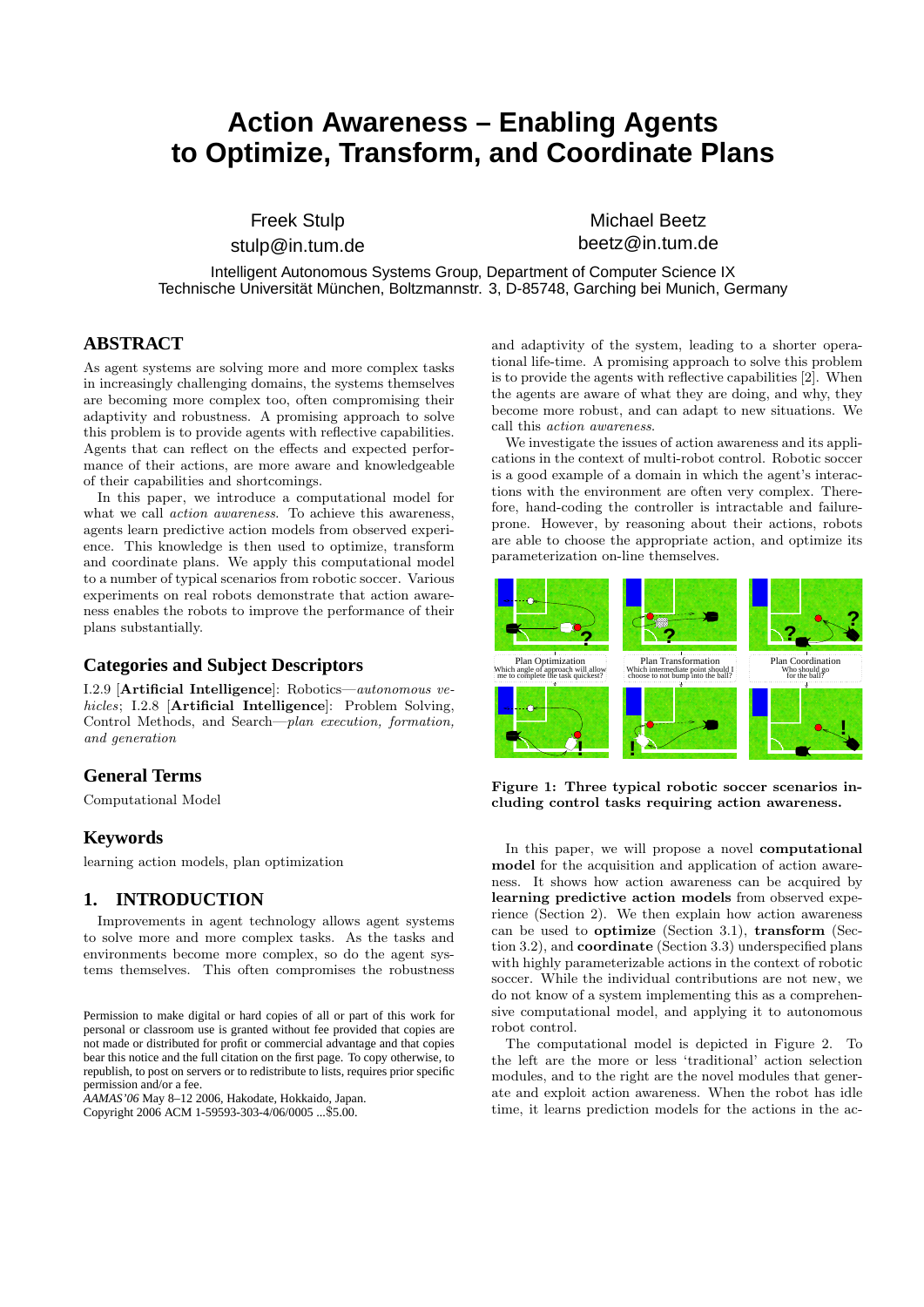tion library. During operation time, action chains are generated. Three modules then take these chains, and optimize, transform, and coordinate them using the pre- and postconditions, as well as the prediction models. The modified chains then simply replace the original ones, and are executed.



Figure 2: Computational Model

# **2. BECOMING ACTION AWARE: LEARNING PREDICTION MODELS**

The robots achieve action awareness by learning action prediction models from observed experience. Given a specific scenario, these models should predict whether an action is likely to succeed, and what its expected performance will be. In this section, we will explain how temporal and failure prediction models were learned. The experiments in this paper were conducted with three customized Pioneer I robots of our RoboCup mid-size team the Agilo RoboCuppers. The robots use differential drive for locomotion, and a single forward facing CCD camera for state estimation.

### **2.1 Action Performance Prediction**

Being aware of an action's expected performance is valuable knowledge. In many robotic domains, execution time is an important performance measure. Therefore we learn temporal prediction models. For our actions goToPose and dribbleBall, the model should predict the expected time of navigating from a start to a goal pose with this action. This model is acquired by training a model tree with data acquired on real robots. The training examples for the model tree were acquired by randomly choosing goal destination on the field, executing the goToPose or dribbleBall action, and measuring the time it took for the approach. In [6] we determined that 40 minutes operation time on a real robot yields enough examples to acquire an accurate temporal prediction model. The mean absolute error between the actual an predicted approach time for the goToPose and dribbleBall actions are 0.18s and 0.22s respectively.

#### **2.2 Action Failure Prediction**

The goToPose action can often be used well to approach the ball. However, in some situations it will bump into the ball before achieving the desired orientation, as can be seen in Figure 1. The second performance model we have learned

predicts whether executing goToPose will lead to a collision with the ball or not. This model was learned by training a decision tree on data acquired in simulation. The training examples for this tree were acquired by having the robot executed goToPose a thousand times, with random initial and destination poses, the ball always positioned at the destination pose. For each run, we record if the robot had a Collision with the ball before reaching its desired position and orientation. If not, the run was a Success. On a test set, the learned decision tree predicts collisions correctly in almost 90%.

# **3. APPLYING PREDICTION MODELS TO AGENT CONTROL**

In this section we will show how prediction models can be used to optimize, transform and coordinate plans.

#### **3.1 Plan Optimization**

Actions and action chains are often underspecified in plans. Take the example in Figure 3. The robot's plan is to approach the ball, and dribble it to the specified point. If it approached the ball as fast as possible, it would end up in the position on the top field in the image. This is an unfortunate position from which to start dribbling towards the goal. The problem is that, according to the planner, being at the ball is considered sufficient for dribbling the ball, and the angle of approach is considered to be irrelevant for the consecutive dribbling action. So, the intermediate state is under-specified, and we are allowed to choose any state from the set of intermediate states that the conditions deem valid.



Figure 3: Overview of plan optimization.

What we would like the robot to do is to go to the ball in order to dribble it towards the goal afterwards. The robot should, as depicted in the right field in Figure 3, perform the first action sub-optimally in order to achieve a much better position for executing the second plan step. Our actionaware plan execution system can determine optimal intermediate states on the fly, using predictive models. We call this *subgoal* refinement.

First of all, the agent has to determine which variables can be used for optimization. That is, which variables are not bound by the plan. In this example, the only free variable is the angle of approach. For an explanation of how free variables are determined automatically, we refer to [4]. To optimize the action chain, we will have to find those values for the free variables for which the performance of the action chain is the highest. This overall performance is estimated by summing over the temporal prediction models of all actions that constitute the action chain. In Figure 3,